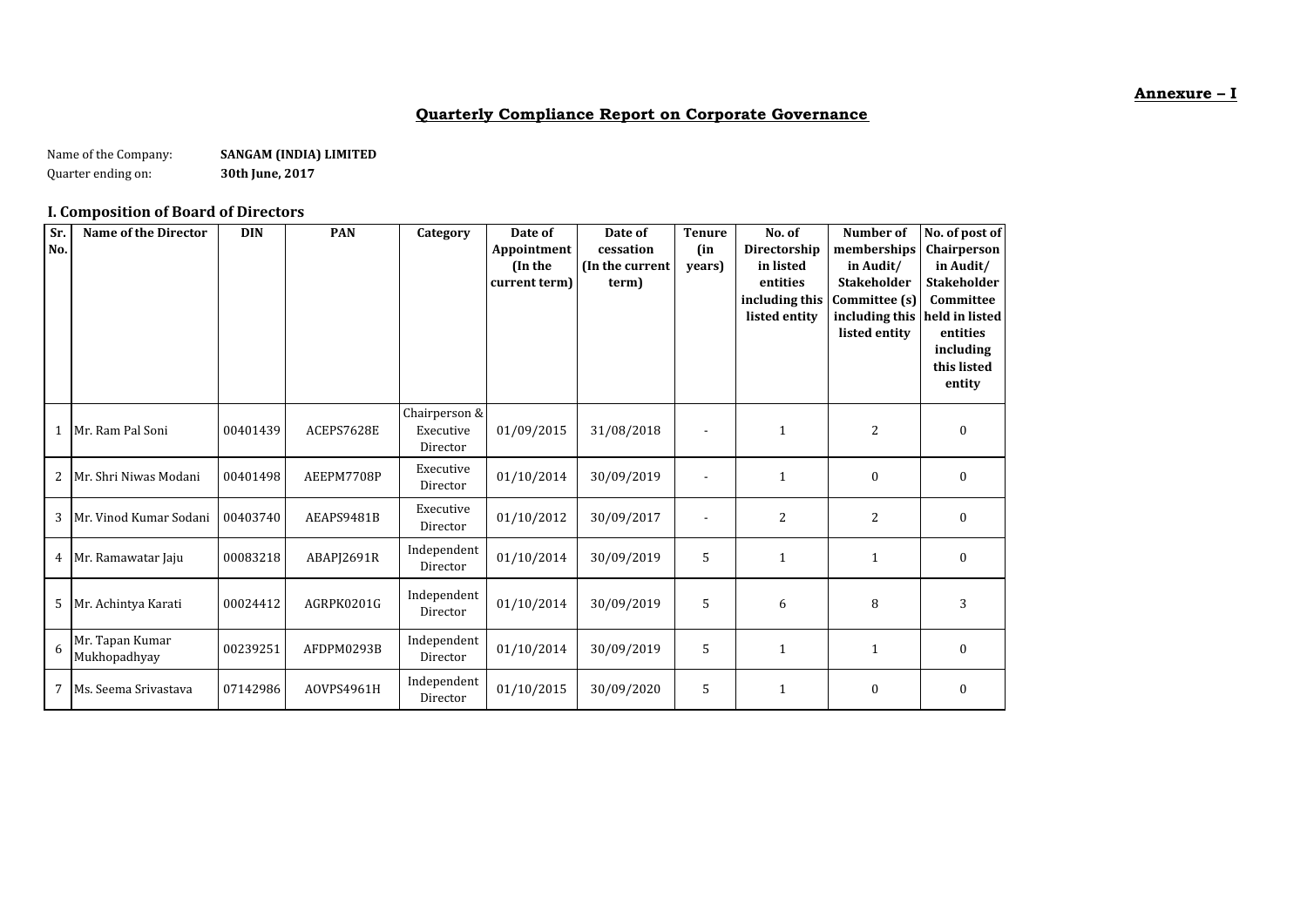### **II. Composition of Committees**

| Sr.<br>No. | Name of Committee                          | Name of Committee members                       | Category                           |
|------------|--------------------------------------------|-------------------------------------------------|------------------------------------|
|            |                                            | Mr. Achintya Karati                             | Chairperson (Independent Director) |
|            | <b>Audit Committee</b>                     | Member (Executive Director)<br>Mr. Ram Pal Soni |                                    |
|            |                                            | Mr. Tapan Kumar Mukhopadhyay                    | Member (Independent Director)      |
|            |                                            | Mr. Achintya Karati                             | Chairperson (Independent Director) |
|            | Nomination & Remuneration Committee        | Mr. Ram Pal Soni                                | Member (Executive Director)        |
|            |                                            | Mr. Ramawatar Jaju                              | Member (Independent Director)      |
| 3          | Risk Management Committee                  | <b>NOT</b><br><b>APPLICABLE</b>                 |                                    |
|            |                                            | Mr. Achintya Karati                             | Chairperson (Independent Director) |
| 4          | <b>Stakeholders Relationship Committee</b> | Mr. Ram Pal Soni                                | Member (Executive Director)        |
|            |                                            | Mr. Ramawatar Jaju                              | Member (Independent Director)      |

# **III. Meeting of Board of Directors**

| Sr. | Date(s) of Meeting (if any) in the | $Date(s)$ of Meeting (if any) in the relevant | Maximum gap between any two     |  |
|-----|------------------------------------|-----------------------------------------------|---------------------------------|--|
| No. | previous quarter                   | quarter                                       | consecutive (in number of days) |  |
|     | 13th February, 2017                | 30th May, 2017                                | 105 Days                        |  |

## **IV. Meeting of Committees**

| Sr.<br>No. | Name of the Committee                  | Date(s) of meeting during of<br>the committee in the<br>previous quarter | Date(s) of meeting of the committee in<br>the relevant quarter | Whether requirement of<br><b>Quorum met (details)</b> | Maximum gap between any two<br>consecutive meetings in number of<br>days |
|------------|----------------------------------------|--------------------------------------------------------------------------|----------------------------------------------------------------|-------------------------------------------------------|--------------------------------------------------------------------------|
|            | Audit Committee                        | 13th February, 2017                                                      | 30th May, 2017                                                 | Yes                                                   | 105 Days                                                                 |
|            | 2 Stakeholders' Relationship Committee | 13th February, 2017                                                      | 30th May, 2017                                                 | Yes                                                   | 105 Days                                                                 |
|            | Nomination & Remuneration Committee    |                                                                          |                                                                |                                                       |                                                                          |